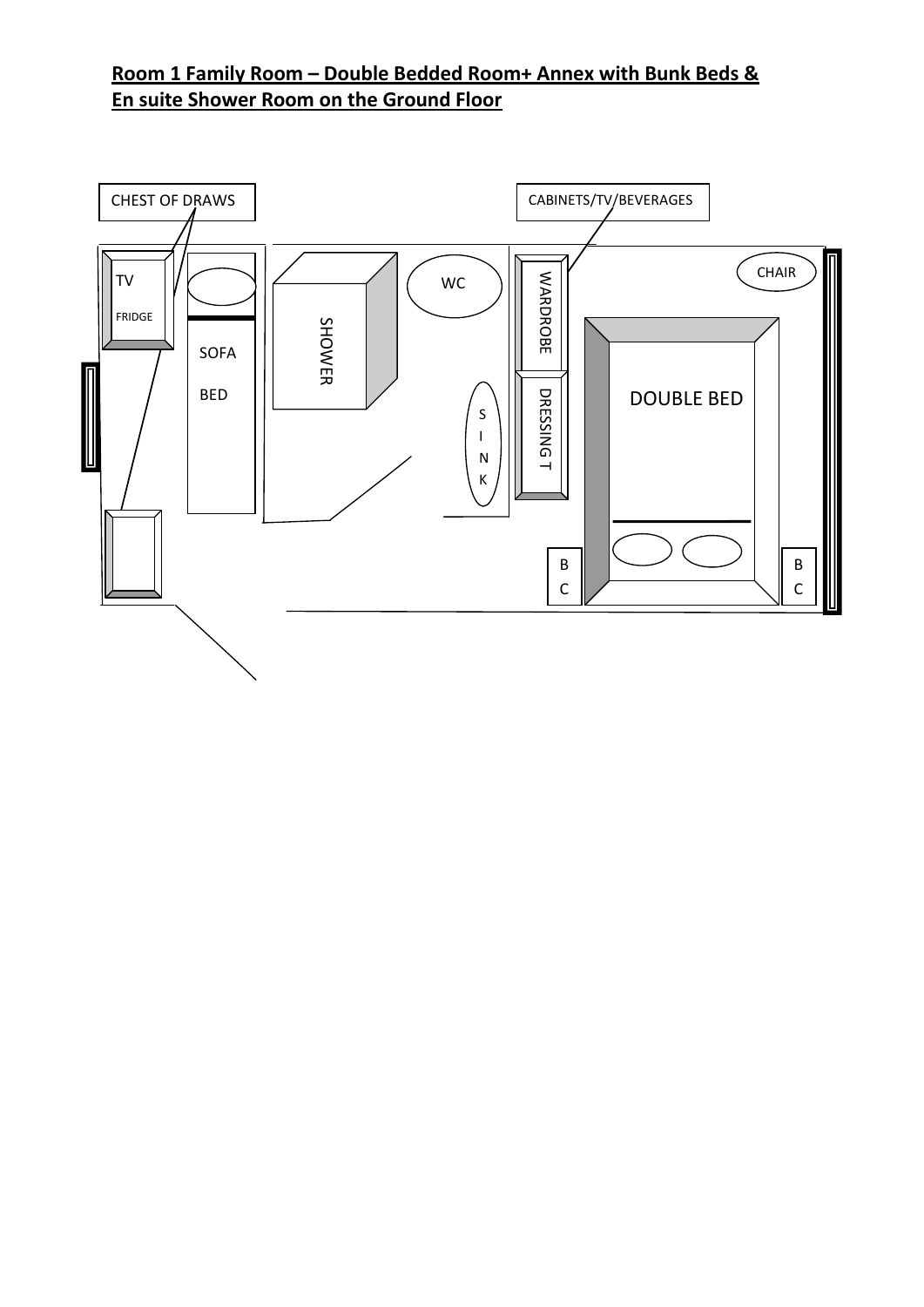### **Family Suite Rooms 8 + 9 = 1 Double Room with Twin Room Adjacent.**

This has a small hall way with an external door which can be shut off make the two rooms into one family unit.



#### **Room 8 Double En-suite with Shower Room**

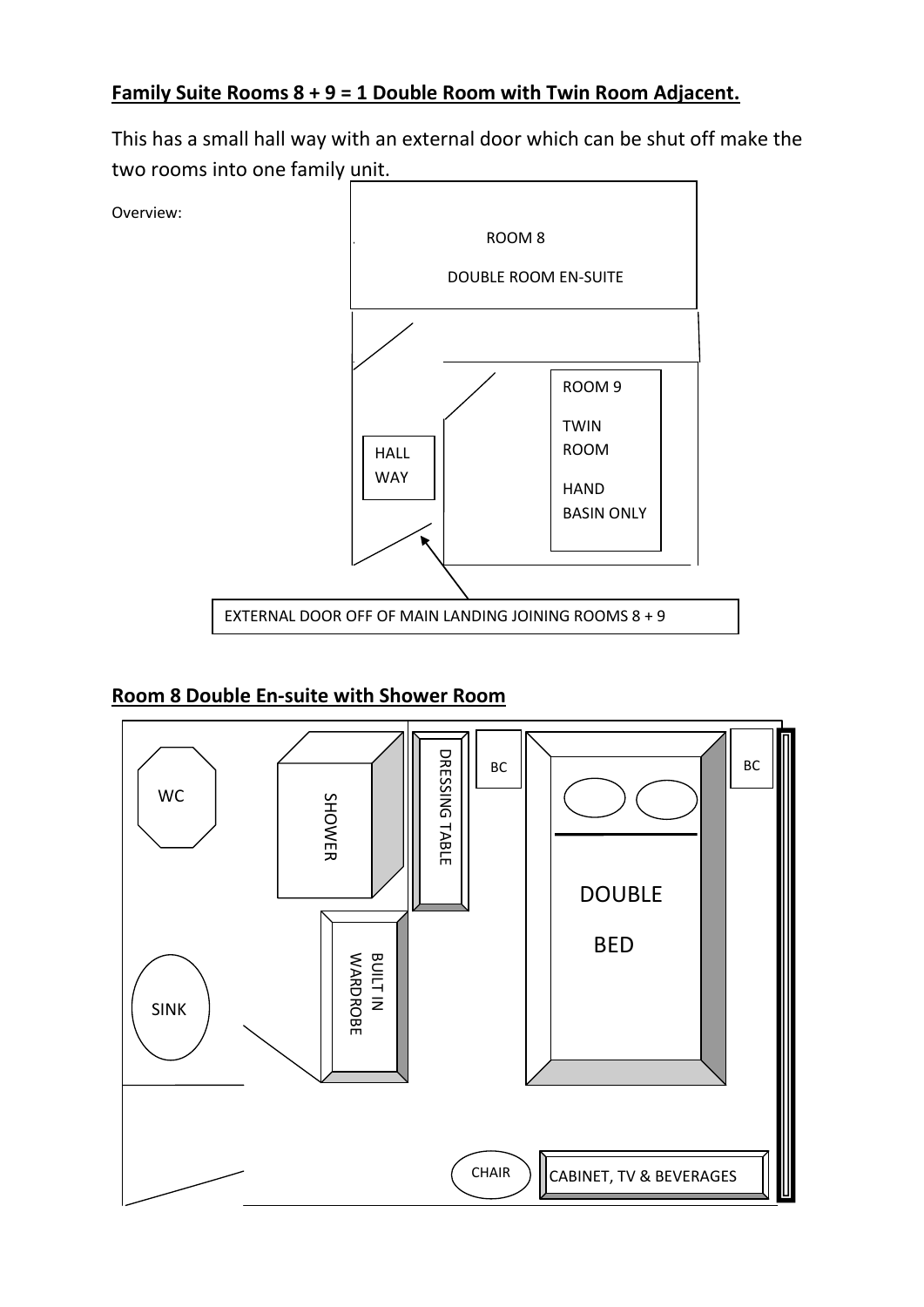## **Room 9 Twin Room – Wash Basin Only.**

When used as a Family Unit with Room 8, both rooms use the en-suite in Room 8. Alternatively there is a separate bathroom which room 9 has the sole use of when used as a twin room.

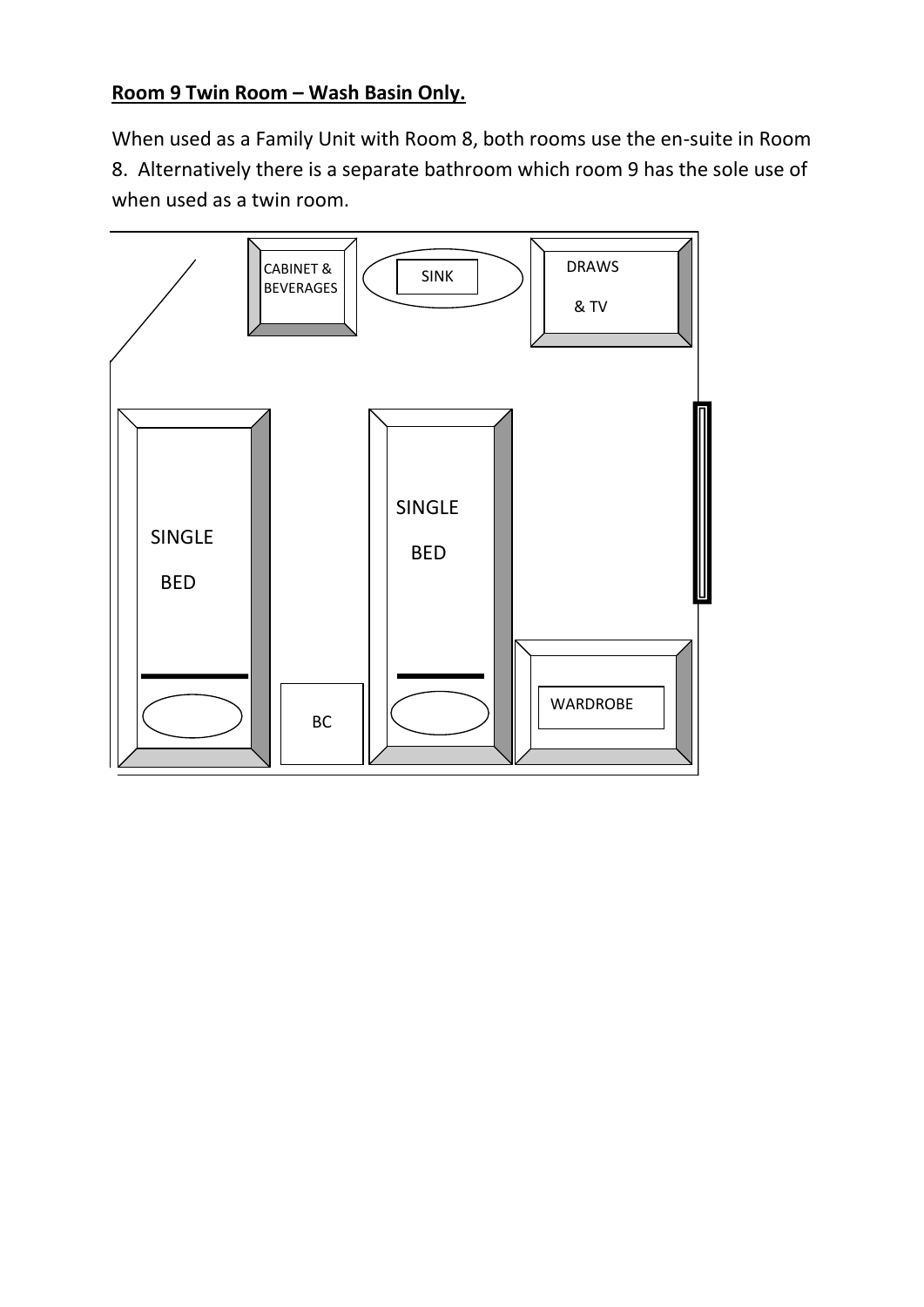# **Room 2 - Larger Double Room with Large Shower Cubicle and Seating Area Ground Floor**



**Room 7 – Larger Double Room with Bath & Shower Above**

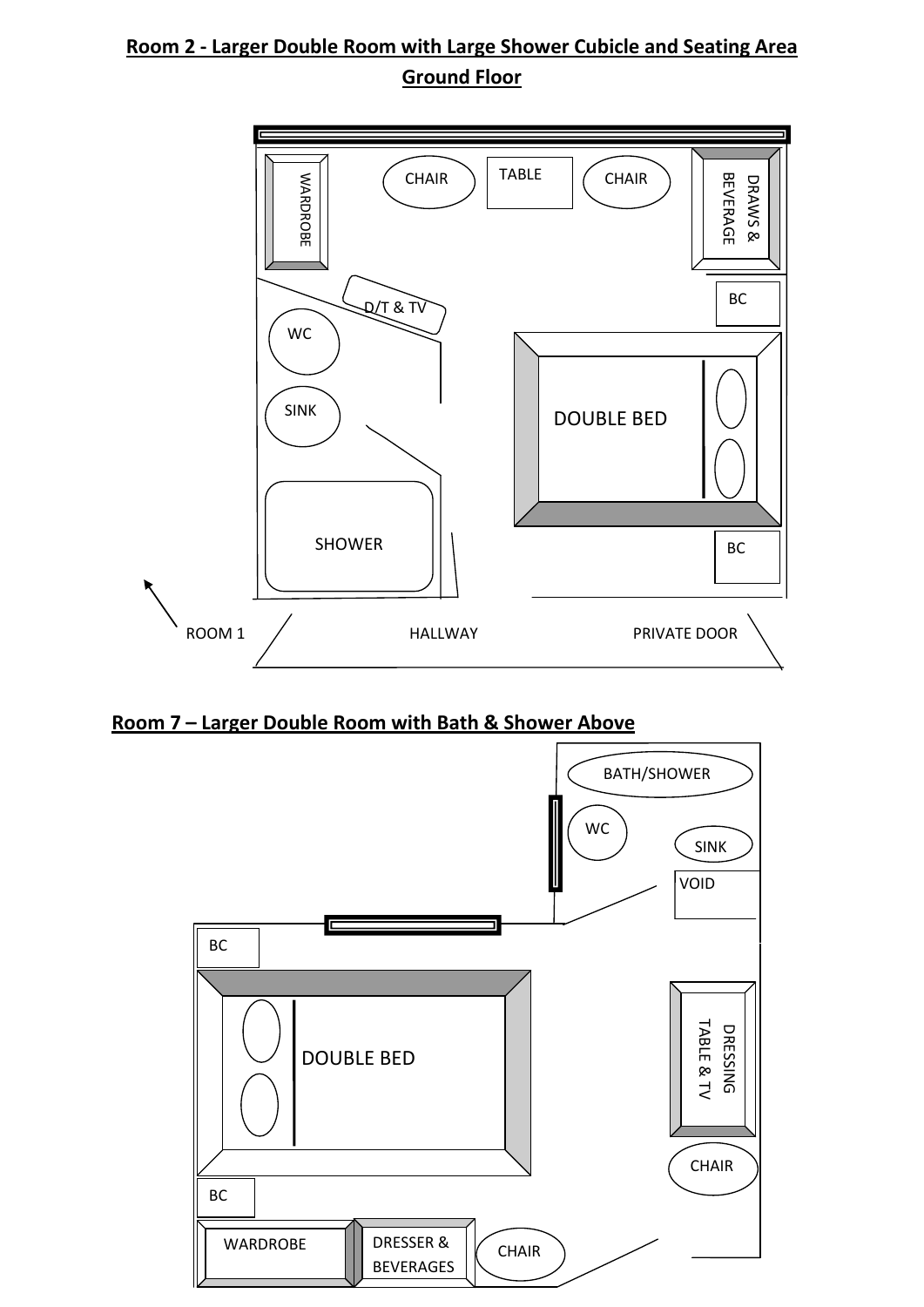**Room 10 - Standard Double Room with Shower Cubicle**